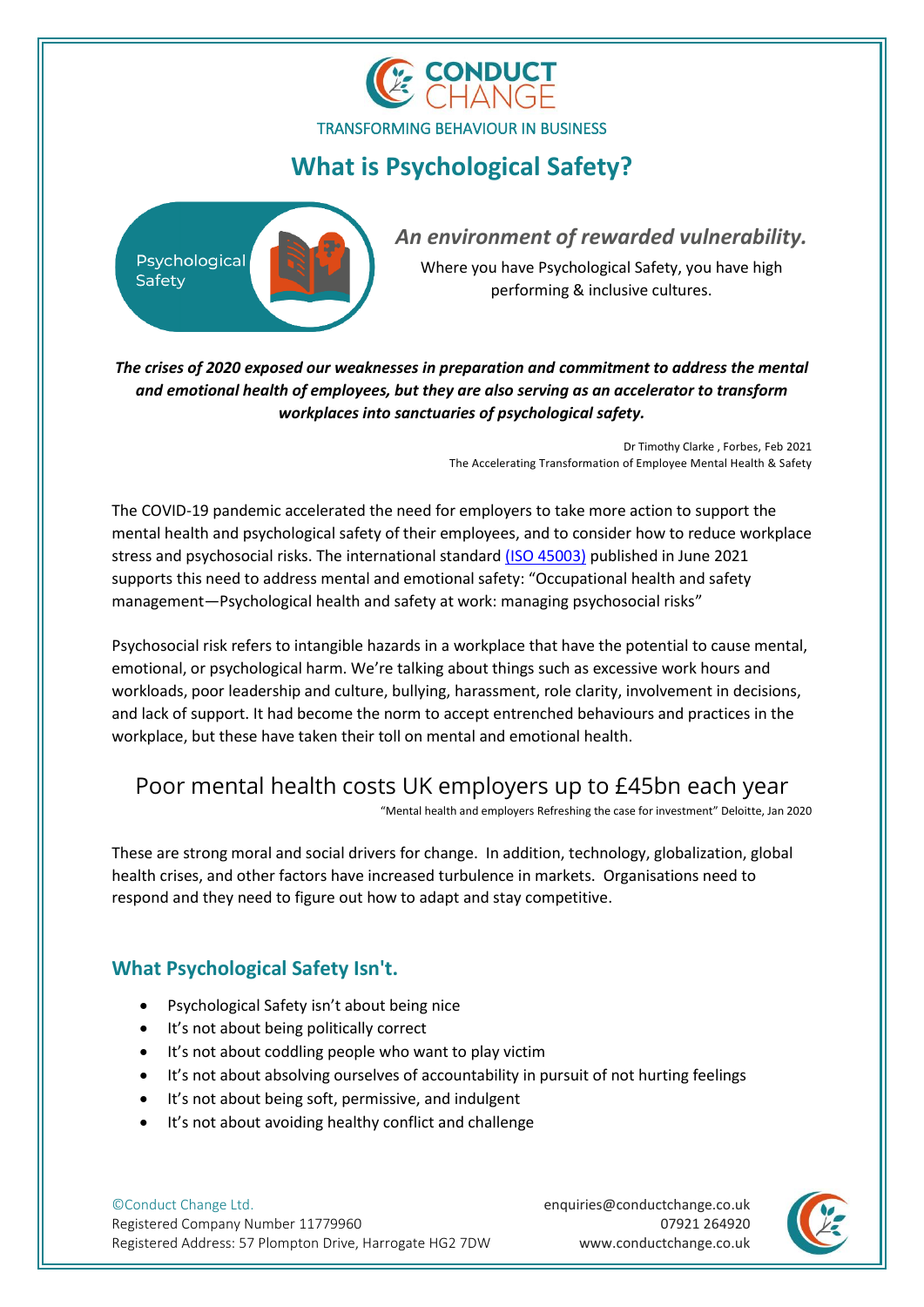

### **Rewarded vs. Punished Vulnerability.**

**Vulnerability:** Exposure to potential harm or loss

Punished Vulnerability encourages:

- self-preservation
- loss avoidance
- minimum compliance
- reduced productivity

When our vulnerability is punished, we recoil, retreat, and enter a defensive mode of performance. We enter a mode of self-preservation. We act out of compliance and do the minimum amount necessary to get by. Innovation by definition is a deviation from the status quo. Innovation is fuelled by ideas and risk-taking. Without an environment of rewarded vulnerability, teams will not take risks. Teams that do not take risks or push boundaries will never innovate at rates fast enough to stay relevant in today's turbulent environment.

**Acts of Vulnerability**

Asking a question Admitting a mistake Disagreeing Saying "I don't know" Sharing an alternate point of view Sharing something personal Challenging the status quo Giving feedback Sharing your emotions Sharing an idea Asking for help Doing something you're not good at Saying no

Cultures of punished vulnerability can quickly turn hostile. There are significant liabilities and exposure that comes with hostile work environments that organizations can't ignore. Harassment, bullying, public shaming-- these things have become normalized in many organizations and present not only productivity, quality, and innovation risk, but legal risk too.



Rewarded Vulnerability encourages:

- discretionary effort
- meaningful contribution
- value creation
- increased productivity

When our vulnerability is rewarded, we engage, contribute meaningfully, and enter an offensive mode of performance. We give of our discretionary effort and spend our time creating value.

Humans yearn for inclusion and belonging. They want to learn, they want to contribute, and they want to make a difference. The LeaderFactor™ 4 Stages of Psychological Safety™ is the roadmap for individuals and organizations to achieve and maintain high levels of psychological safety.



Measure the Psychological Safety with The Four Stages Team Survey

Create & Implement The Team Action Plan With Your Results

Resurvey, Track Your Team's Progress, and Repeat

©Conduct Change Ltd.

Registered Company Number 11779960 Registered Address: 57 Plompton Drive, Harrogate HG2 7DW

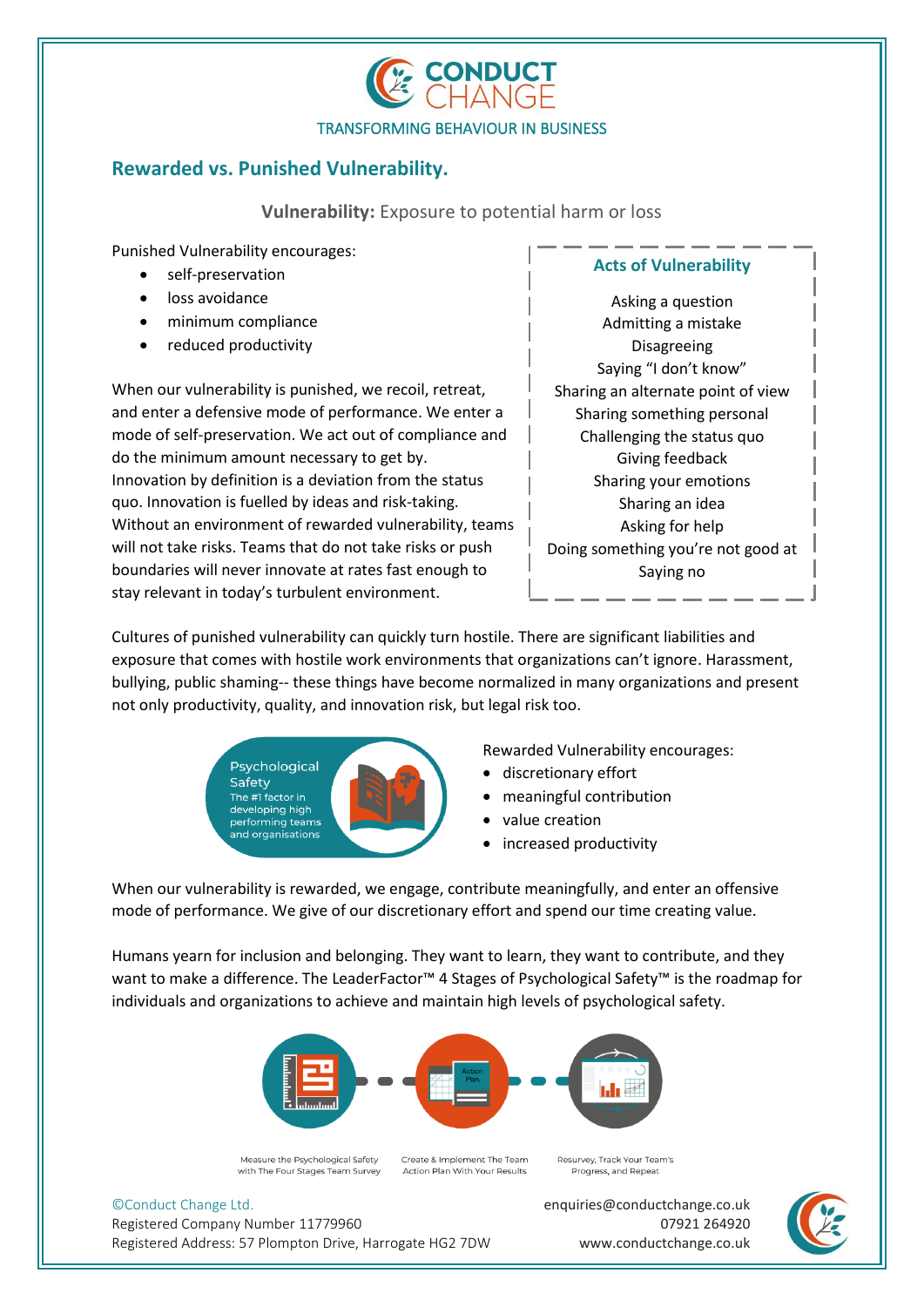

### **Creating a Psychologically Safe environment**

High Performing Teams Need Psychological Safety. If building diverse, innovative, and loyal teams is a priority, psychological safety needs to be your new managerial obsession.



Humans yearn for inclusion and belonging. They want to learn, they want to contribute, and they want to make a difference. The LeaderFactor™ 4 Stages of Psychological Safety™ is the roadmap for individuals and organizations to achieve and maintain high levels of psychological safety.

### **LeaderFactor™ 4 Stages of Psychological Safety™**





**Align** your team around a common language and set of principles that turn theory into concrete behaviours. 90-minute live-virtual session led by Nicki Eyre, Accredited LeaderFactor Coach and Trainer

I<mark>nnovati</mark><br>Thresho

**Inclusio**<br>Thresho

**Assess** your team's current level of psychological safety using The 4 Stages™ Team Survey. The survey will provide

you with both actionable qualitative and quantitative data on your team. Survey results are organized to help you prepare your team's action plan.





©Conduct Change Ltd. Registered Company Number 11779960 Registered Address: 57 Plompton Drive, Harrogate HG2 7DW